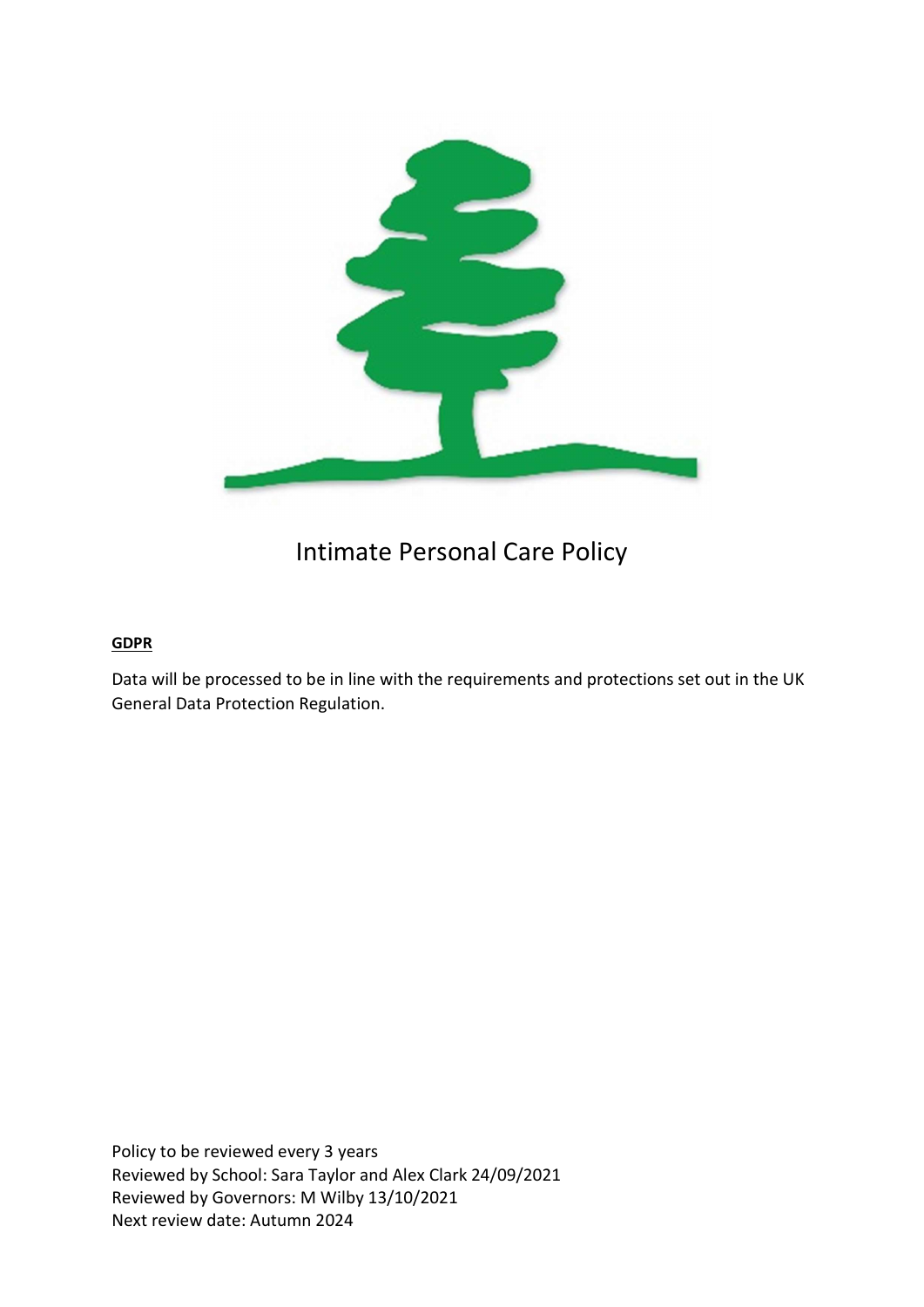### Policy for Intimate Personal Care

- 1. Principles
- 2. Child/young person focused principles of intimate personal care
- 3. Definition
- 4. Best Practice
- 5. Child Protection
- 6. Medical Procedures
- 7. Physiotherapy
- 8. Massage

#### 1 Principles

1.1 The Governing Board is committed to ensuring that all staff responsible for the intimate personal care of pupils will undertake their duties in a professional manner at all times. It is acknowledged that these adults are in a position of great trust.

1.2 This school takes seriously its responsibility to safeguard and promote the welfare of the children and young people in its care. Meeting a pupil's intimate personal care needs, is one aspect of safeguarding.

1.3 The Governing Board recognises its duties and responsibilities in relation to the Equality Act 2010 which requires that any pupil with an impairment that affects his/her ability to carry out day-to-day activities must not be discriminated against.

1.4 The child/young person's welfare is of paramount importance and his/her experience of intimate personal care should be a positive one. It is essential that every pupil is treated as an individual and that care is given gently and sensitively: no pupil should be attended to in a way that causes distress or pain. We recognise that there is a need to treat all pupils, whatever their age, gender, disability, religion, ethnicity or sexual orientation with respect and dignity when intimate personal care is given.

1.5 This intimate personal care policy should be read in conjunction with the school's policies as below:

- Safeguarding and Child Protection
- Code of Conduct
- 'Whistle-blowing'
- Health and safety
- Accessibility Policy
- Medication and Management Procedures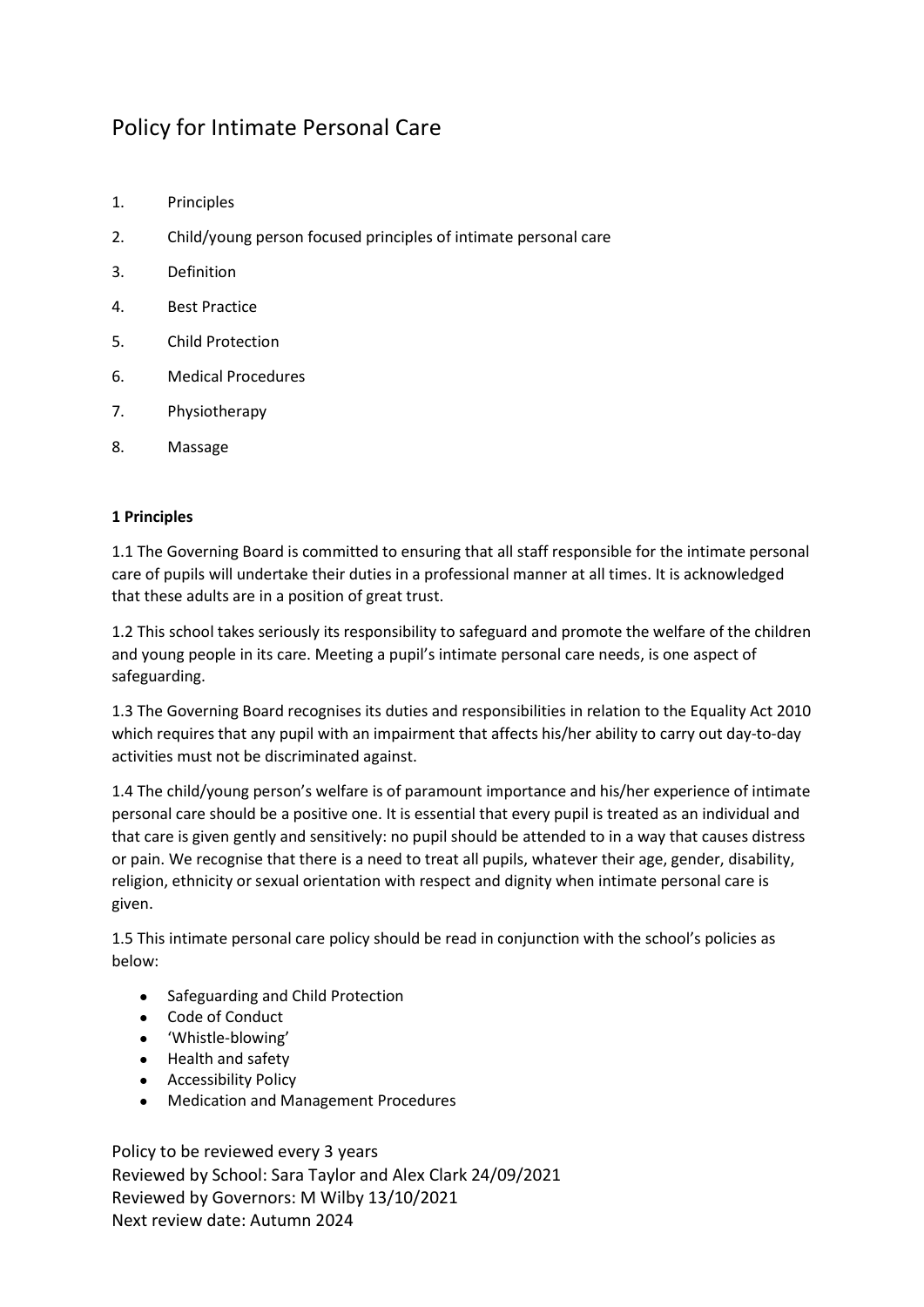Guidance for Safer working practice for those working with children and young people in education settings – Government document

1.6 Staff will work in close partnership with parents/carers and other professionals to share information and provide continuity of care.

1.7 Where pupils with complex and/or long term health conditions have an individual health care plan in place, the plan should, where relevant, take into account the principles and best practice guidance in this intimate personal care policy.

1.8 All staff undertaking intimate care must be given appropriate training.

1.9 This Intimate Personal Care Policy has been developed to safeguard children and staff and it applies to everyone involved in the intimate care of children.

#### 2 Child/young person focused principles of intimate personal care.

The following are the fundamental principles upon which this Policy and guidelines are based:

Every child/young person has the right to:

- be safe
- personal privacy
- be treated as an individual
- be treated with dignity and respect
- be involved and consulted and have their views taken into account in their own intimate personal care, appropriate to age/ability
- have levels of intimate personal care that are as consistent as possible

#### 3 Definition

3.1 Intimate personal care can be defined as any care which involves washing, touching or carrying out a procedure to intimate personal areas which most people usually carry out themselves but some pupils are unable to do because of their developmental stage, physical difficulties or other special needs. Examples include care associated with continence and menstrual management as well as more ordinary tasks such as help with washing, toileting or dressing.

3.2 It also includes supervision of pupils involved in intimate self-care.

#### 4 Best Practice

Policy to be reviewed every 3 years Reviewed by School: Sara Taylor and Alex Clark 24/09/2021 Reviewed by Governors: M Wilby 13/10/2021 Next review date: Autumn 2024 4.1 Pupils who require regular assistance with intimate personal care have written individual health care plans agreed by staff, parents/carers and any other professionals actively involved, such as school nurses or physiotherapists. Ideally the plan should be agreed at a meeting at which all key staff and the pupil (where applicable) are present. Any historical concerns (where known) should be taken into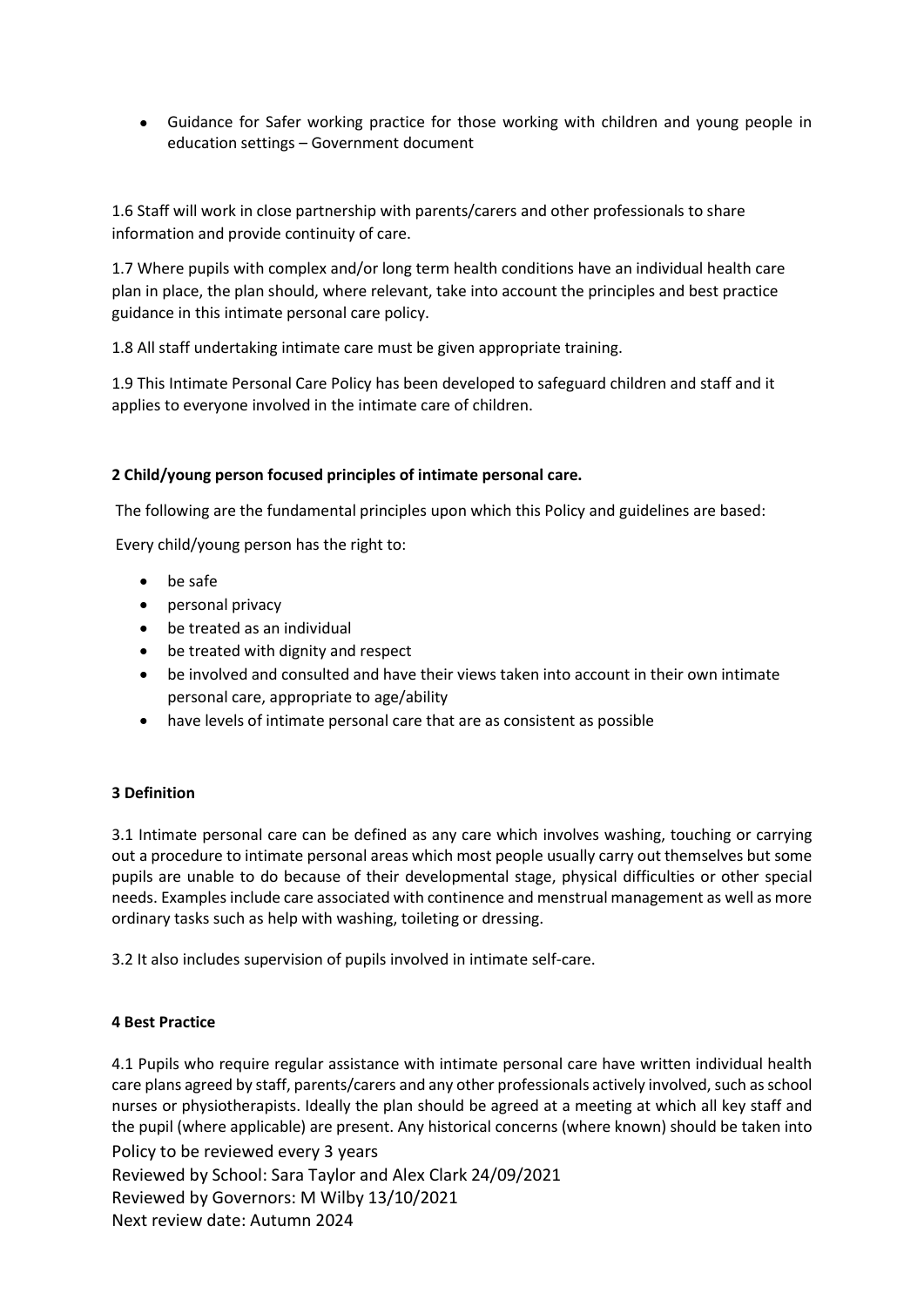account. The plan should be reviewed as necessary, but at least annually, and at any time of change of circumstances, e.g. for residential trips or staff changes (where the staff member concerned is providing intimate personal care). They should also take into account procedures for educational visits/day trips.

4.2 Where relevant, it is good practice to agree with the pupil and parents/carers appropriate terminology for private parts of the body and functions and this should be noted in the plan.

4.3 Where a care plan is not in place, parents/carers will be informed the same day if their child has needed help with meeting intimate personal care needs (e.g. has had an 'accident' and wet or soiled him/herself). It is recommended practice that information on intimate personal care should be treated as confidential and communicated in person.

4.4 In relation to record keeping, a written record should be kept in a format agreed by parents and staff every time a child receives invasive care, e.g. support with catheter usage (see Appendix 1).

4.5 All pupils will be supported to achieve the highest level of autonomy that is possible given their developmental stage and abilities. Staff will encourage each individual pupil to do as much for his/herself as possible.

4.6 Staff who provide intimate personal care are trained in intimate personal care (e.g. health and safety, moving and handling and safeguarding) in order to meet the needs of the pupil. Best practice regarding infection control, including the requirement to wear disposable gloves, aprons etc. is to be followed at all times.

4.7 Staff will be supported to adapt their practice in relation to the needs of individual pupils taking into account developmental changes such as the onset of puberty and menstruation.

4.8 There must be careful communication with each pupil who needs help with intimate personal care in line with their preferred means of communication (verbal, symbolic, etc.) to discuss their needs and preferences. Where the pupil is of an appropriate age and level of understanding, permission should be sought before starting an intimate procedure.

4.9 Staff who provide intimate personal care should speak to the pupil personally by name, explain what they are doing and communicate with all children/young people in a way that reflects their age and developmental stage.

4.10 Every child/young person's right to privacy and modesty will be respected. Careful consideration will be given to each pupil's situation to determine who and how many carers might need to be present when s/he needs help with intimate personal care. Reducing the numbers of staff involved goes some way to preserving the child's privacy and dignity. Wherever possible, the pupil's wishes and feelings should be sought and taken into account.

4.11 An individual member of staff should inform another appropriate adult when they are going alone to assist a pupil with intimate personal care.

4.12 The religious views, beliefs and cultural values of children/young people and their families should be taken into account, particularly as they might affect certain practices or determine the gender of the carer. The care needs of the child/young person should be paramount.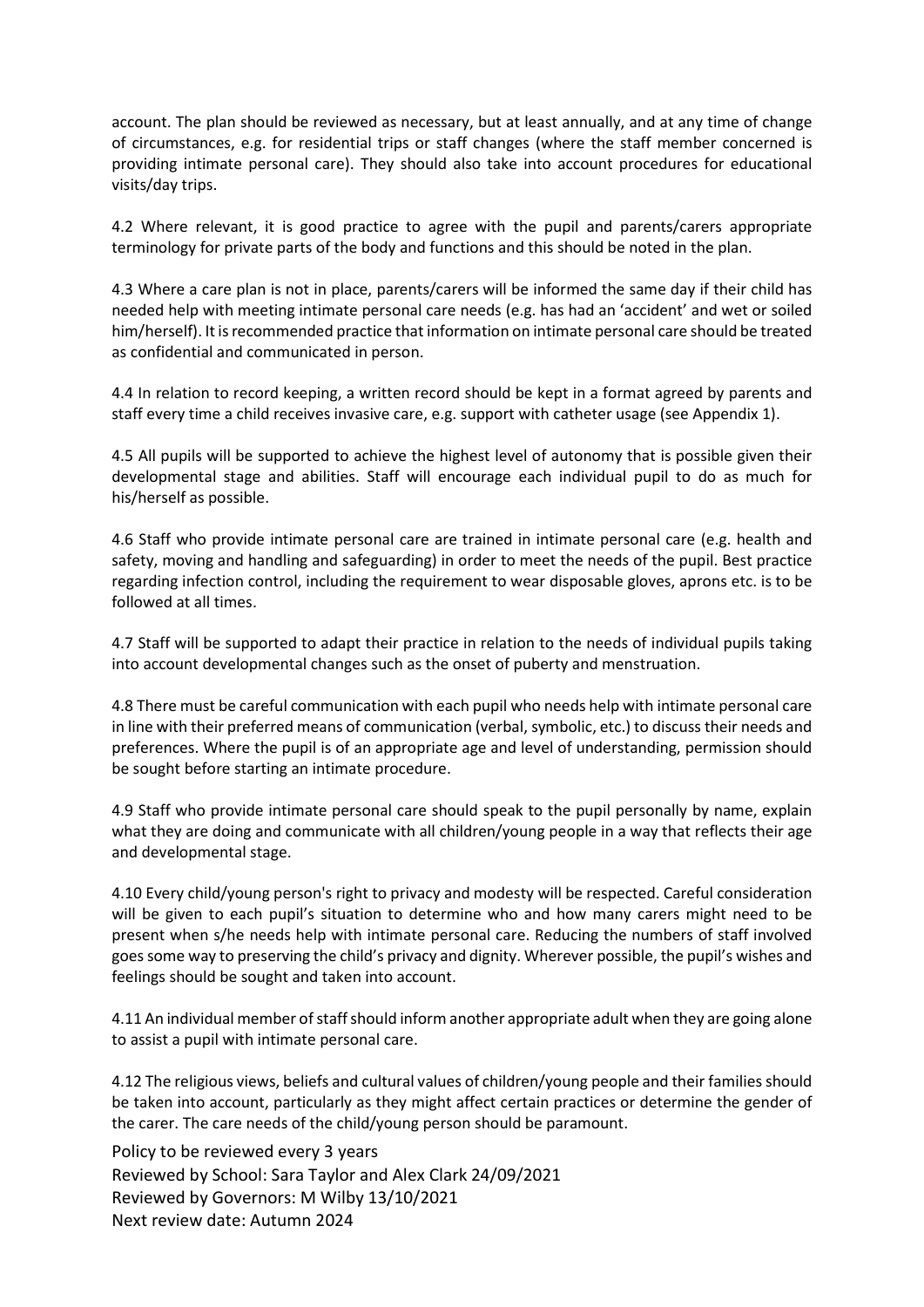4.13 Adults who assist pupils with intimate personal care will be employees of the school, not students or volunteers, and therefore have the usual range of safer recruitment checks, including enhanced DBS checks.

4.14 All staff should be aware of the school's confidentiality policy. Sensitive information will be shared only with those who need to know.

4.15 Health & Safety guidelines should be adhered to regarding waste products. If necessary, advice should be taken regarding disposal of large amounts of waste products or any quantity of products that come under the heading of clinical waste.

4.16 No member of staff will carry a mobile phone, camera or similar device whilst providing intimate personal care. See Code of Conduct Policy.

#### 5 Child Protection

5.1 The Governors and staff at this school recognise that pupils with special needs and who are disabled are particularly vulnerable to all types of abuse.

5.2 The school's child protection procedures will be adhered to.

5.3 From a child protection perspective it is acknowledged that intimate personal care involves risks for children and adults as it may involve staff touching private parts of a pupil's body. In this school best practice will be promoted and all adults (including those who are involved in intimate personal care and others in the vicinity) will be encouraged to be vigilant at all times, to seek advice where relevant and take account of safer working practice.

5.4 Pupils will be taught personal safety skills carefully matched to their level of development and understanding. This will include learning around consent, listening to what their bodies are telling them (protective behaviours), expectations of adults and how/who to ask for help.

5.5 If a member of staff has any concerns about physical changes in a pupil's presentation, e.g. unexplained marks, bruises, etc. s/he will immediately report concerns as per the procedure laid down in the Safeguarding and Child Protection Policy.

5.6 If a pupil becomes unusually distressed or very unhappy about being cared for by a particular member of staff, this should be reported to the Designated Safeguarding Lead. The matter will be investigated at an appropriate level (usually the Headteacher) and outcomes recorded. If the concern is about the Headteacher then it should be reported to the chair of governors.

5.7 If a pupil, or any other person, makes an allegation against an adult working at the school, this should be reported to the Headteacher (or to the Chair of Governors if the concern is about the Headteacher) who will consult the Local Authority Designated Officer in accordance with the school's policy.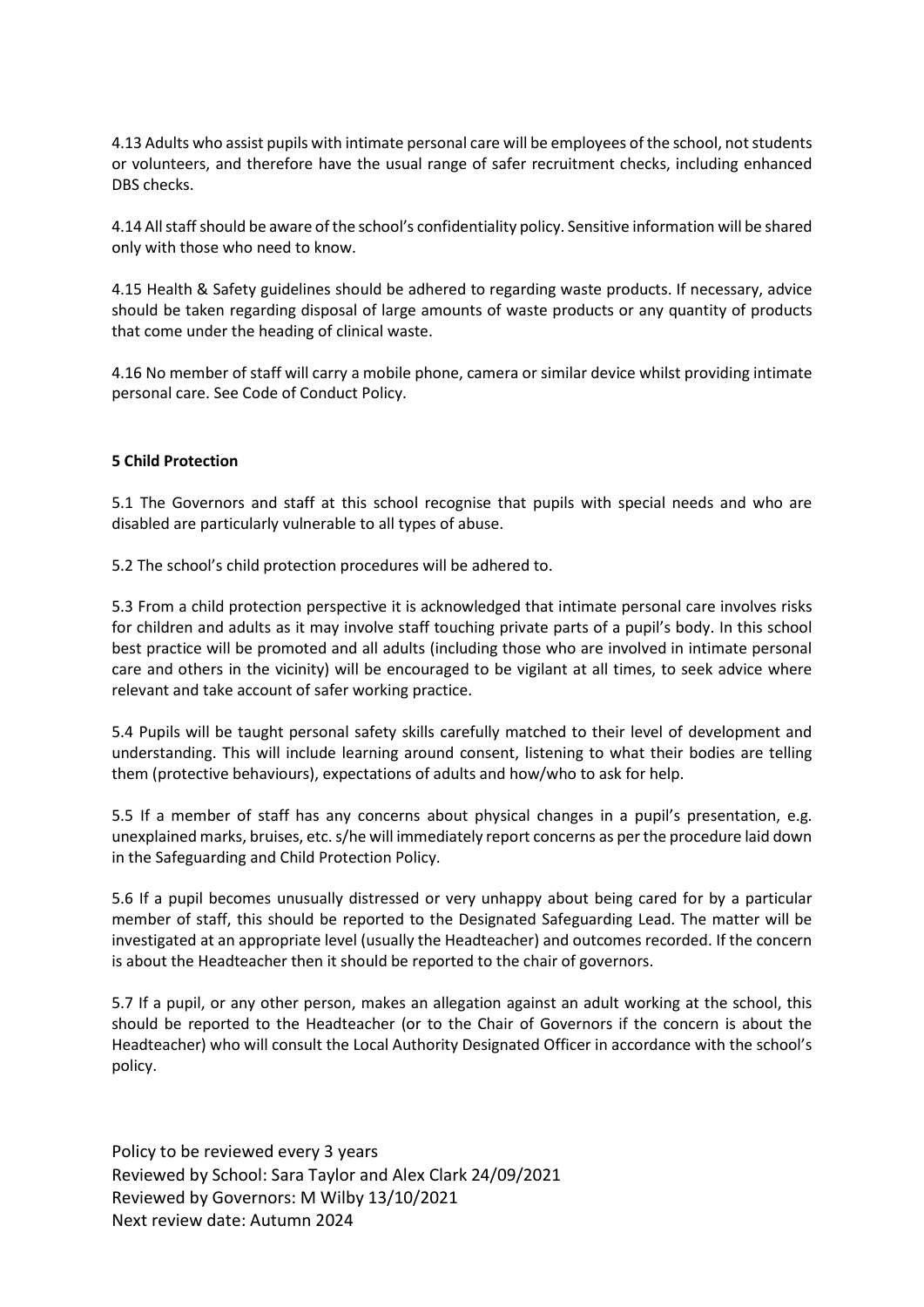5.8 Similarly, any adult who has concerns about the conduct of a colleague at the school or about any improper practice will report this to the Headteacher or to the Chair of Governors, in accordance with the child protection procedures and 'whistle-blowing' policy.

#### 6 Medical Procedures

6.1 Pupils who are disabled might require assistance with invasive or non-invasive medical procedures such as the administration of rectal medication, managing catheters or colostomy bags. These procedures will be discussed with parents/carers, documented in the individual health care plan and will only be carried out by staff who have been trained to do so.

6.2 It is particularly important that these staff should follow appropriate infection control guidelines and ensure that any medical items are disposed of correctly.

6.3 Any members of staff who administer first aid should be appropriately trained in accordance with LA guidance. If an examination of a child is required in an emergency aid situation it is advisable to have another adult present, with due regard to the child's privacy and dignity.

#### 7 Physiotherapy

7.1 Pupils who require physiotherapy whilst at school should have this carried out by a trained physiotherapist. If it is agreed in the care plan that a member of the school staff should undertake part of the physiotherapy regime (such as assisting children with exercises), then the required technique must be demonstrated by the physiotherapist personally, written guidance given and updated regularly. The physiotherapist should observe the member of staff applying the technique.

7.2 Under no circumstances should school staff devise and carry out their own exercises or physiotherapy programmes.

7.3 Any concerns about the regime or any failure in equipment should be reported to the physiotherapist.

#### 8 Massage

8.1 Massage is now commonly used with pupils who have complex needs and/or medical needs in order to develop sensory awareness, tolerance to touch and as a means of relaxation.

8.2 It is recommended that massage undertaken by school staff should be confined to parts of the body outside that normally covered by a swimming costume in order to safeguard the interest of both adults and pupils.

8.3 Care plans should include specific information for those supporting children with bespoke medical needs.

8.4 Massage should never be carried out on a child unless specifically agreed in the child's care plan.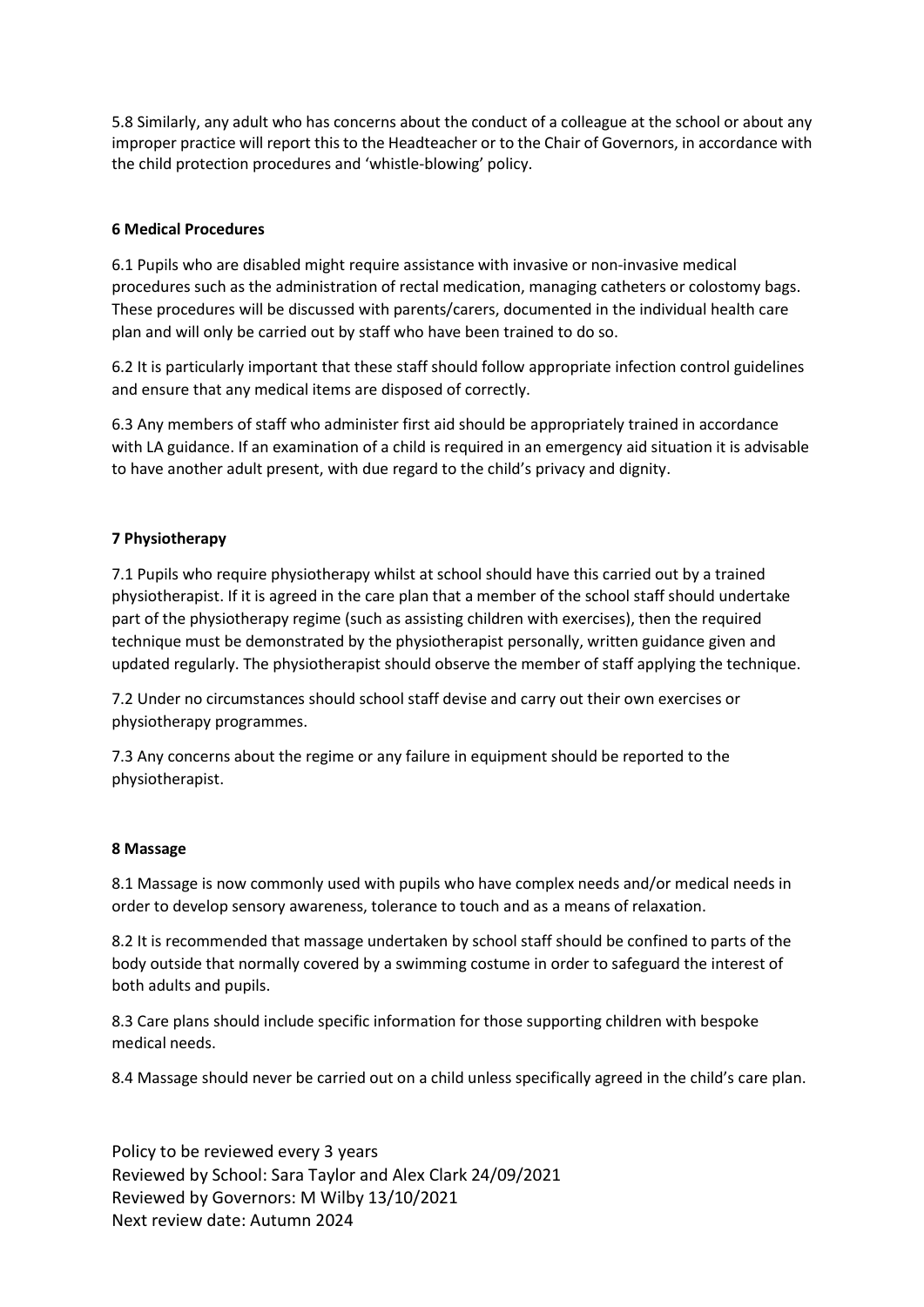Appendix 1 Record of Intimate Care Intervention

Appendix 2 Intimate Care Plan template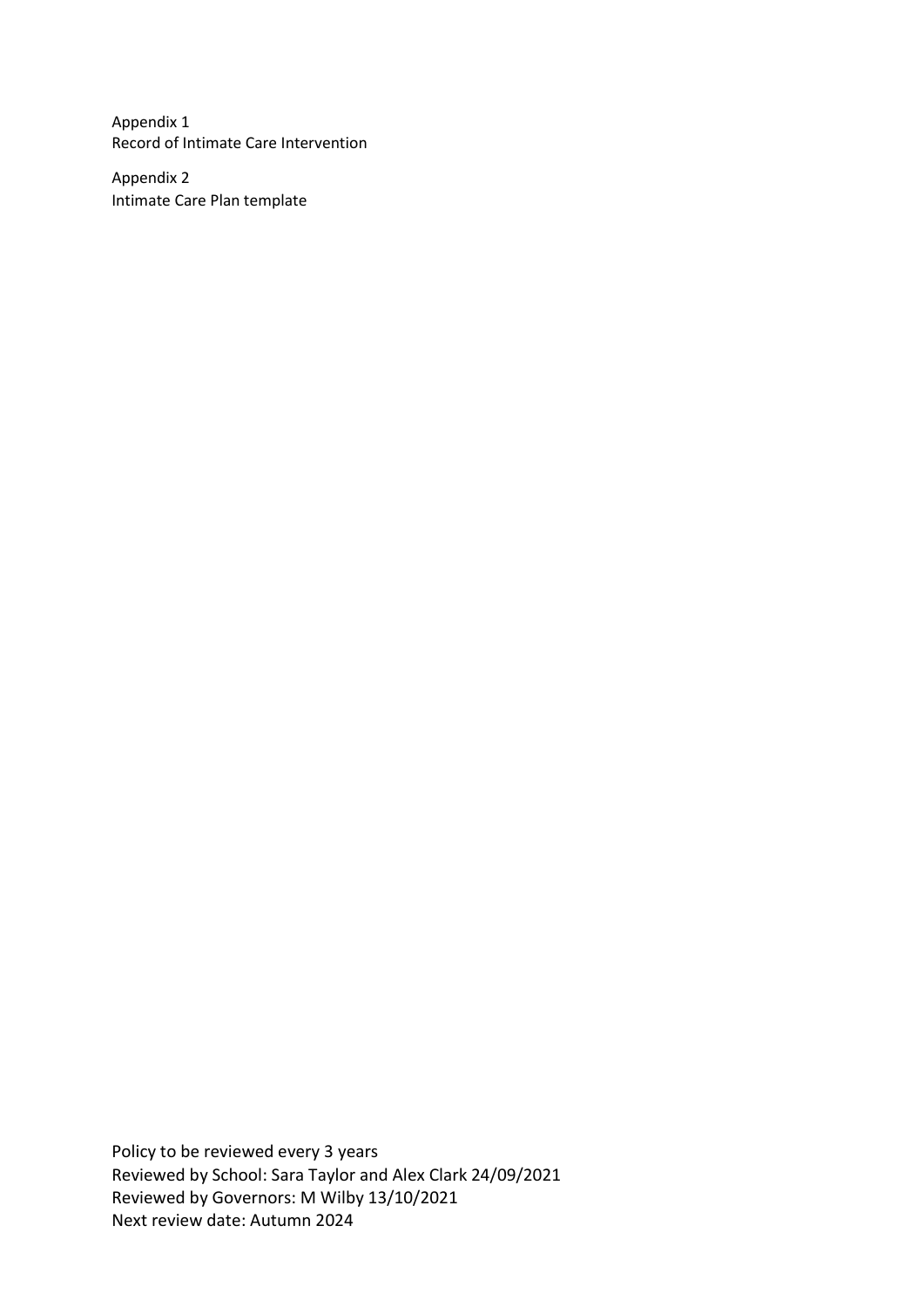

Record of Intimate Care for........................................

| Date | Staff | Time and duration | Comment (if any) | Staff signature |
|------|-------|-------------------|------------------|-----------------|
|      |       |                   |                  |                 |
|      |       |                   |                  |                 |
|      |       |                   |                  |                 |
|      |       |                   |                  |                 |
|      |       |                   |                  |                 |
|      |       |                   |                  |                 |
|      |       |                   |                  |                 |
|      |       |                   |                  |                 |
|      |       |                   |                  |                 |
|      |       |                   |                  |                 |
|      |       |                   |                  |                 |
|      |       |                   |                  |                 |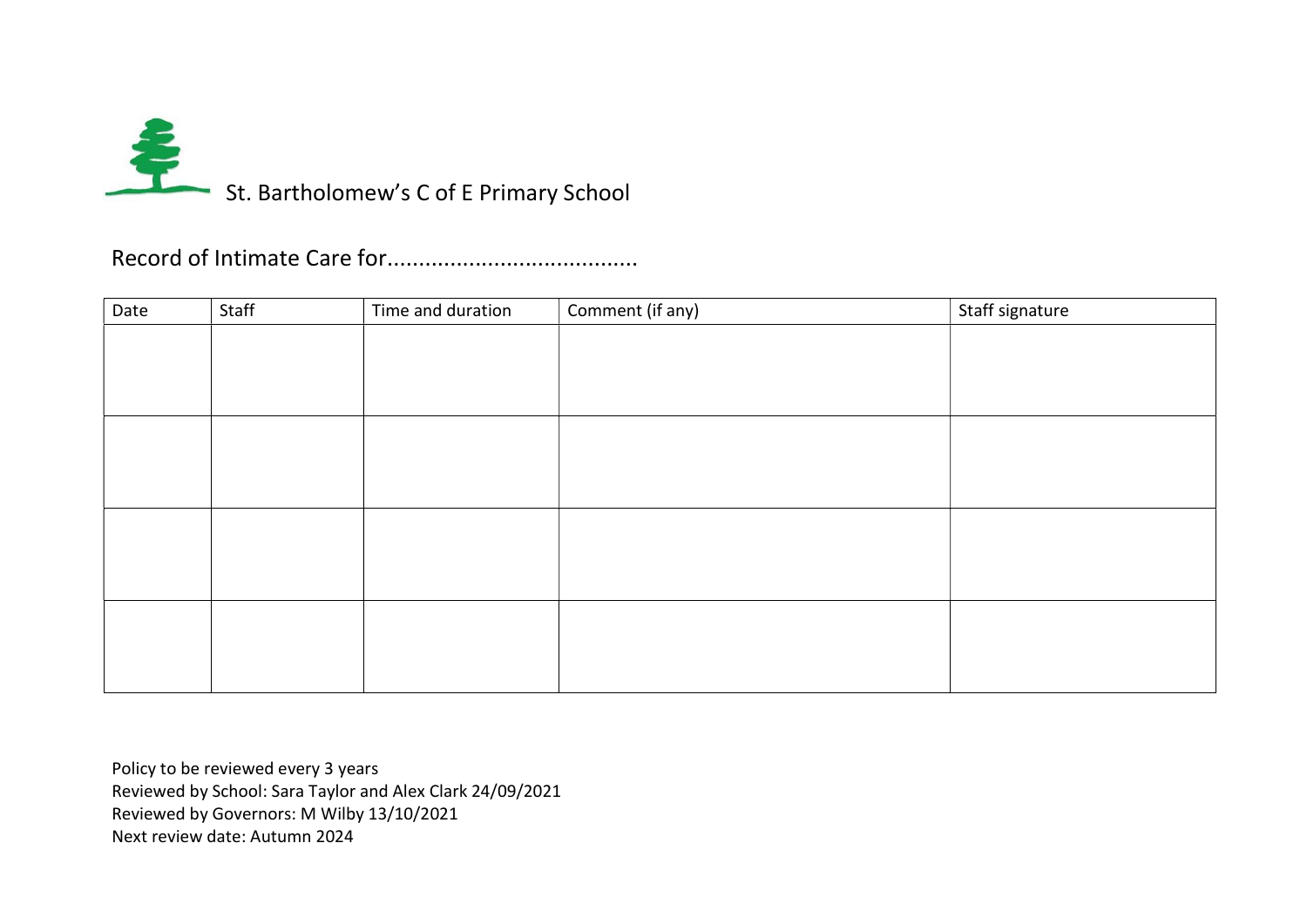

# Saint Bartholomew's C of E Primary School

### Intimate/Personal Care Plan

| <b>Child's Name:</b>                                               | Date:                                                                    |  |  |  |  |
|--------------------------------------------------------------------|--------------------------------------------------------------------------|--|--|--|--|
| Nominated Staff:                                                   |                                                                          |  |  |  |  |
| Main areas of need:                                                |                                                                          |  |  |  |  |
| <b>Detailed Plan:</b>                                              |                                                                          |  |  |  |  |
|                                                                    | (refer to any toileting plans, dressing or undressing and medical needs) |  |  |  |  |
|                                                                    |                                                                          |  |  |  |  |
| This plan was agreed with parents/carers on ______________________ |                                                                          |  |  |  |  |
| The child's views were sought for this plan on ___________________ |                                                                          |  |  |  |  |
| (if not, please state why not):                                    |                                                                          |  |  |  |  |
| Signed (Headteacher)                                               | (Date)_____________                                                      |  |  |  |  |
| Signed (LSA, Support staff)                                        | (Date)                                                                   |  |  |  |  |
|                                                                    |                                                                          |  |  |  |  |
| Signed (Parent/carer)                                              | (Date)____________                                                       |  |  |  |  |